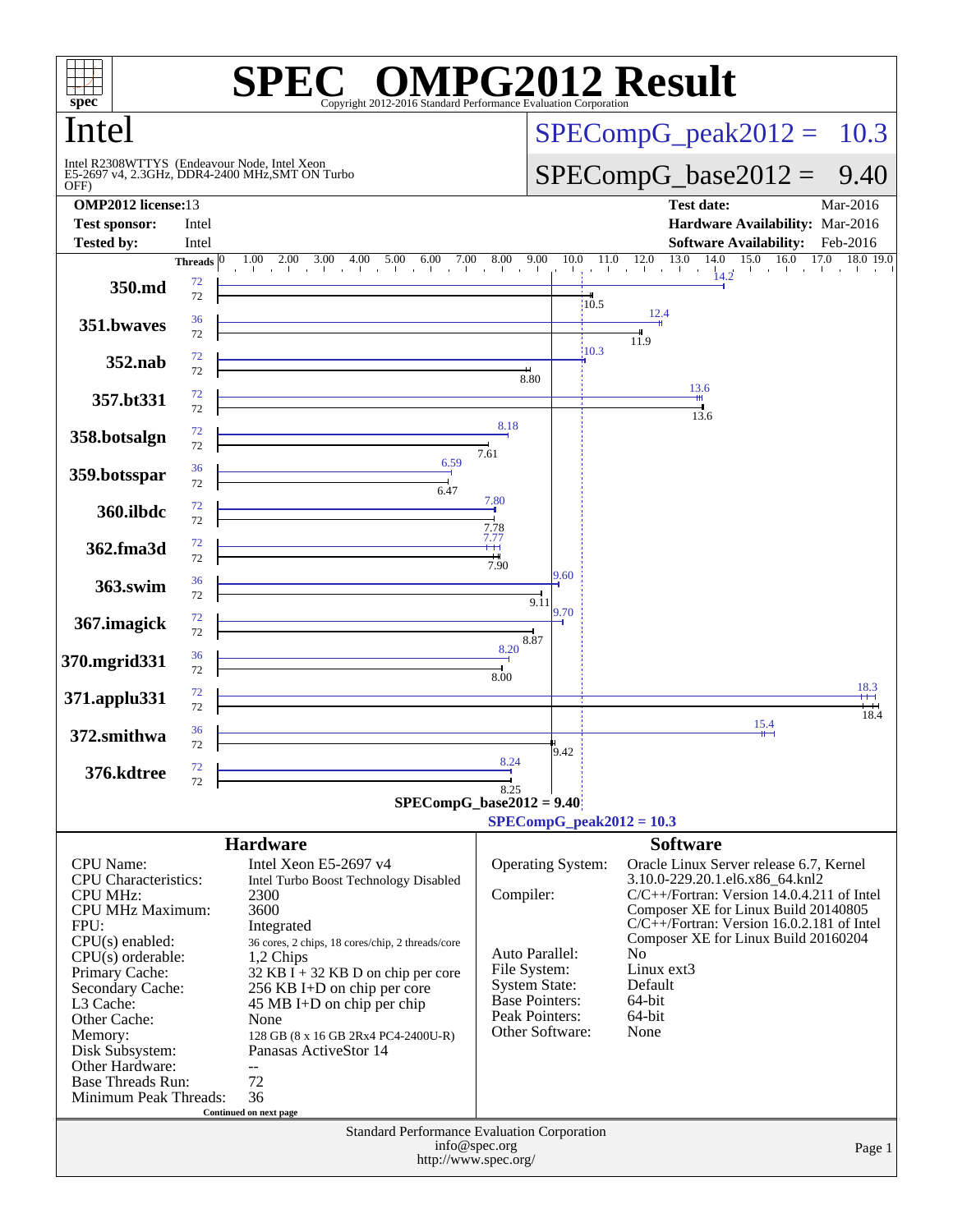

### Intel

#### OFF) Intel R2308WTTYS (Endeavour Node, Intel Xeon<br>E5-2697 v4, 2.3GHz, DDR4-2400 MHz,SMT ON Turbo

**[Tested by:](http://www.spec.org/auto/omp2012/Docs/result-fields.html#Testedby)** Intel **[Software Availability:](http://www.spec.org/auto/omp2012/Docs/result-fields.html#SoftwareAvailability)** Feb-2016

[Maximum Peak Threads:](http://www.spec.org/auto/omp2012/Docs/result-fields.html#MaximumPeakThreads) 72

 $SPECompG<sub>p</sub>eak2012 = 10.3$ 

### $SPECompG_base2012 = 9.40$  $SPECompG_base2012 = 9.40$

**[OMP2012 license:](http://www.spec.org/auto/omp2012/Docs/result-fields.html#OMP2012license)**13 **[Test date:](http://www.spec.org/auto/omp2012/Docs/result-fields.html#Testdate)** Mar-2016 **[Test sponsor:](http://www.spec.org/auto/omp2012/Docs/result-fields.html#Testsponsor)** Intel **[Hardware Availability:](http://www.spec.org/auto/omp2012/Docs/result-fields.html#HardwareAvailability)** Mar-2016

| <b>Results Table</b> |                                                                                                          |                        |       |                |             |                |             |    |                        |              |                |              |                |              |  |
|----------------------|----------------------------------------------------------------------------------------------------------|------------------------|-------|----------------|-------------|----------------|-------------|----|------------------------|--------------|----------------|--------------|----------------|--------------|--|
|                      | <b>Base</b>                                                                                              |                        |       |                |             |                |             |    | <b>Peak</b>            |              |                |              |                |              |  |
| <b>Benchmark</b>     |                                                                                                          | <b>Threads</b> Seconds | Ratio | <b>Seconds</b> | Ratio       | <b>Seconds</b> | Ratio       |    | <b>Threads Seconds</b> | <b>Ratio</b> | <b>Seconds</b> | <b>Ratio</b> | <b>Seconds</b> | <b>Ratio</b> |  |
| 350.md               | 72                                                                                                       | 438                    | 10.6  | 442            | 10.5        | 440            | 10.5        | 72 | 325                    | 14.2         | 325            | 14.2         | 325            | <u>14.2</u>  |  |
| 351.bwayes           | 72                                                                                                       | 380                    | 11.9  | 380            | <u>11.9</u> | 382            | 11.9        | 36 | 365                    | 12.4         | 365            | 12.4         | 363            | 12.5         |  |
| $352$ .nab           | 72                                                                                                       | 442                    | 8.80  | 449            | 8.67        | 442            | 8.80        | 72 | 377                    | 10.3         | 377            | <b>10.3</b>  | 376            | 10.3         |  |
| 357.bt331            | 72                                                                                                       | 346                    | 13.7  | 348            | 13.6        | 347            | 13.6        | 72 | 349                    | 13.6         | 348            | 13.6         | 351            | 13.5         |  |
| 358.botsalgn         | 72                                                                                                       | 572                    | 7.61  | 572            | 7.61        | 572            | 7.61        | 72 | 532                    | 8.18         | 532            | 8.18         | 532            | 8.18         |  |
| 359.botsspar         | 72                                                                                                       | 809                    | 6.49  | 811            | 6.47        | 811            | 6.47        | 36 | 797                    | 6.59         | 797            | 6.59         | 797            | 6.59         |  |
| 360.ilbdc            | 72                                                                                                       | 458                    | 7.78  | 457            | 7.78        | 457            | <u>7.78</u> | 72 | 456                    | 7.80         | 458            | 7.77         | 455            | 7.82         |  |
| 362.fma3d            | 72                                                                                                       | 481                    | 7.90  | 478            | 7.95        | 490            | 7.76        | 72 | 478                    | 7.95         | 502            | 7.58         | 489            | 7.77         |  |
| $363$ .swim          | 72                                                                                                       | 497                    | 9.12  | 497            | 9.11        | 498            | 9.11        | 36 | 472                    | 9.60         | 472            | 9.59         | 472            | 9.60         |  |
| 367. imagick         | 72                                                                                                       | 792                    | 8.87  | 790            | 8.90        | 792            | 8.87        | 72 | 724                    | 9.71         | 724            | 9.70         | 725            | 9.70         |  |
| 370.mgrid331         | 72                                                                                                       | 552                    | 8.00  | 553            | 7.99        | 553            | 8.00        | 36 | 539                    | 8.20         | 540            | 8.19         | 539            | 8.20         |  |
| 371.applu331         | 72                                                                                                       | 329                    | 18.4  | 334            | 18.2        | 326            | 18.6        | 72 | 335                    | 18.1         | 331            | 18.3         | 327            | 18.5         |  |
| 372.smithwa          | 72                                                                                                       | 572                    | 9.37  | 565            | 9.49        | 569            | 9.42        | 36 | 349                    | 15.4         | 350            | 15.3         | 342            | 15.7         |  |
| 376.kdtree           | 72                                                                                                       | 546                    | 8.24  | 545            | 8.25        | 545            | 8.25        | 72 | 545                    | 8.25         | 546            | 8.24         | 546            | 8.24         |  |
|                      | Results appear in the order in which they were run. Bold underlined text indicates a median measurement. |                        |       |                |             |                |             |    |                        |              |                |              |                |              |  |

#### **[Submit Notes](http://www.spec.org/auto/omp2012/Docs/result-fields.html#SubmitNotes)**

The config file option 'submit' was used.

#### **[Platform Notes](http://www.spec.org/auto/omp2012/Docs/result-fields.html#PlatformNotes)**

 Sysinfo program /panfs/projects/innl/aknyaze1/OMP2012/1.0/Docs/sysinfo \$Rev: 395 \$ \$Date:: 2012-07-25 #\$ 8f8c0fe9e19c658963a1e67685e50647 running on ewb264 Sun Mar 13 01:50:41 2016

 This section contains SUT (System Under Test) info as seen by some common utilities. To remove or add to this section, see: <http://www.spec.org/omp2012/Docs/config.html#sysinfo>

 From /proc/cpuinfo model name : Intel(R) Xeon(R) CPU E5-2697 v4 @ 2.30GHz 2 "physical id"s (chips) 72 "processors" cores, siblings (Caution: counting these is hw and system dependent. The following excerpts from /proc/cpuinfo might not be reliable. Use with caution.) cpu cores : 18 siblings : 36 physical 0: cores 0 1 2 3 4 8 9 10 11 16 17 18 19 20 24 25 26 27 Continued on next page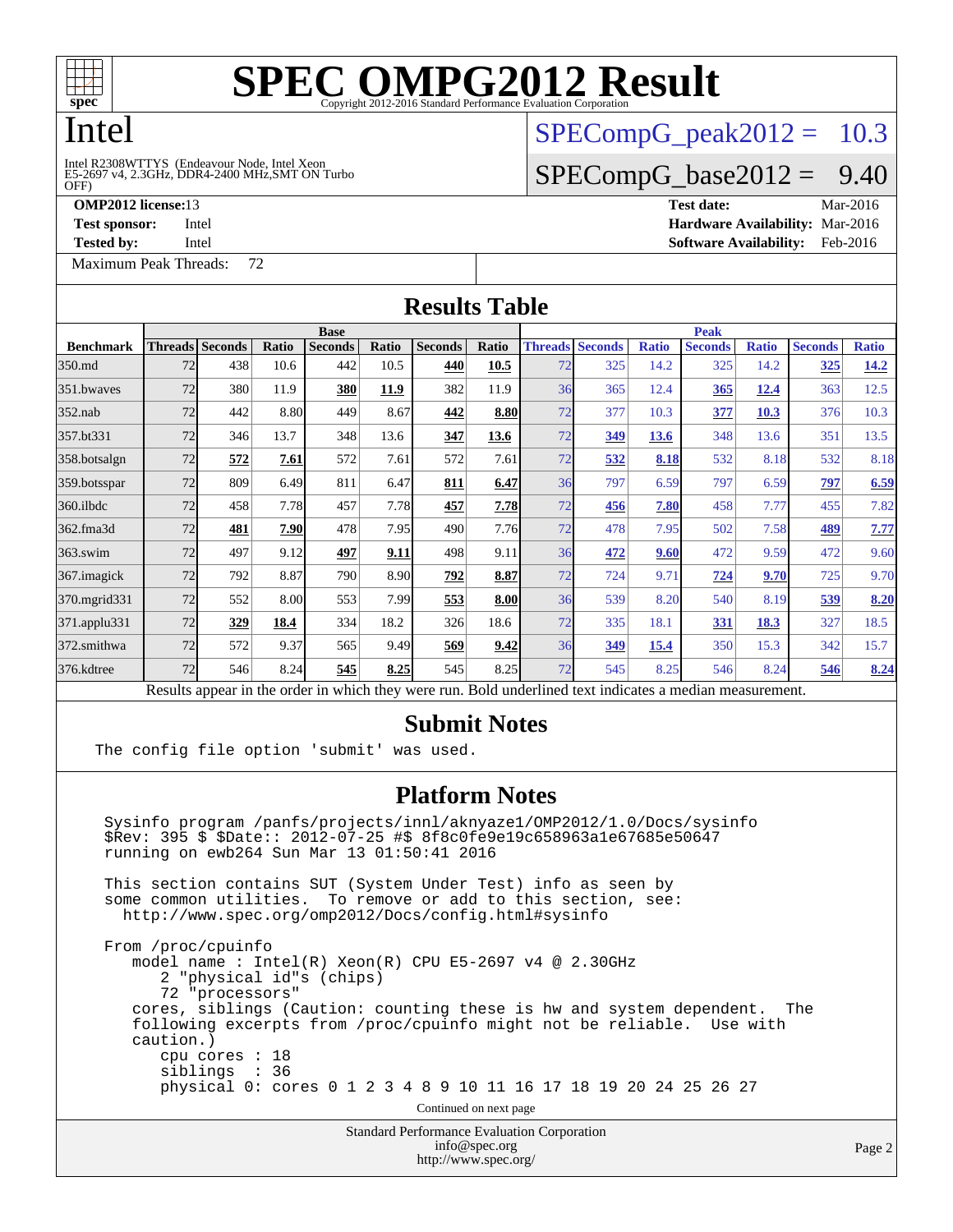

#### Intel

OFF) Intel R2308WTTYS (Endeavour Node, Intel Xeon<br>E5-2697 v4, 2.3GHz, DDR4-2400 MHz,SMT ON Turbo  $SPECompG<sub>p</sub>eak2012 = 10.3$ 

 $SPECompG_base2012 = 9.40$  $SPECompG_base2012 = 9.40$ 

**[OMP2012 license:](http://www.spec.org/auto/omp2012/Docs/result-fields.html#OMP2012license)**13 **[Test date:](http://www.spec.org/auto/omp2012/Docs/result-fields.html#Testdate)** Mar-2016 **[Test sponsor:](http://www.spec.org/auto/omp2012/Docs/result-fields.html#Testsponsor)** Intel **[Hardware Availability:](http://www.spec.org/auto/omp2012/Docs/result-fields.html#HardwareAvailability)** Mar-2016 **[Tested by:](http://www.spec.org/auto/omp2012/Docs/result-fields.html#Testedby)** Intel **[Software Availability:](http://www.spec.org/auto/omp2012/Docs/result-fields.html#SoftwareAvailability)** Feb-2016

#### **[Platform Notes \(Continued\)](http://www.spec.org/auto/omp2012/Docs/result-fields.html#PlatformNotes)**

 physical 1: cores 0 1 2 3 4 8 9 10 11 16 17 18 19 20 24 25 26 27 cache size : 46080 KB From /proc/meminfo<br>MemTotal: 131920288 kB HugePages\_Total: 0 Hugepagesize: 2048 kB /usr/bin/lsb\_release -d Oracle Linux Server release 6.7 From /etc/\*release\* /etc/\*version\* oracle-release: Oracle Linux Server release 6.7 os-release: NAME="Oracle Linux Server" VERSION="6.7" ID="ol" VERSION\_ID="6.7" PRETTY\_NAME="Oracle Linux Server 6.7" ANSI\_COLOR="0;31" CPE\_NAME="cpe:/o:oracle:linux:6:7:server" HOME\_URL="<https://linux.oracle.com/"> redhat-release: Red Hat Enterprise Linux Server release 6.7 (Santiago) system-release: Oracle Linux Server release 6.7 system-release-cpe: cpe:/o:oracle:linux:6:7:server uname -a: Linux ewb264 3.10.0-229.20.1.el6.x86\_64.knl2 #2 SMP Tue Dec 8 22:27:38 MST 2015 x86\_64 x86\_64 x86\_64 GNU/Linux run-level 3 Mar 10 14:11 SPEC is set to: /panfs/projects/innl/aknyaze1/OMP2012/1.0 Type Size Used Avail Use% Mounted on panfs://36.101.211.31/projects panfs 78T 63T 16T 81% /panfs/projects Cannot run dmidecode; consider saying 'chmod +s /usr/sbin/dmidecode' (End of data from sysinfo program) **[General Notes](http://www.spec.org/auto/omp2012/Docs/result-fields.html#GeneralNotes)** ======================================================================== General base OMP Library Settings ENV\_KMP\_AFFINITY=compact,0 ======================================================================== General peak OMP Library Settings ENV\_KMP\_AFFINITY=compact,0

Continued on next page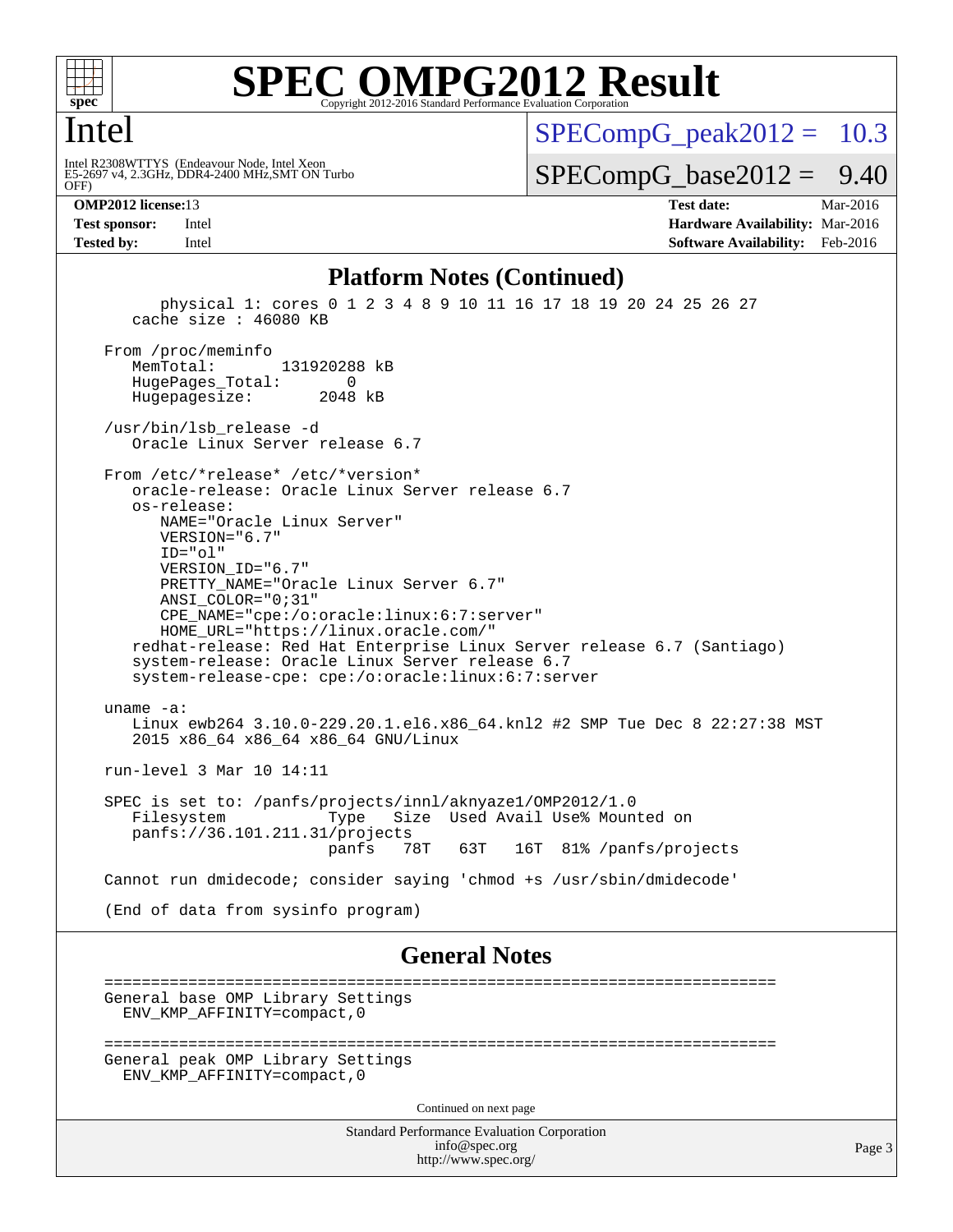

#### Intel

Intel R2308WTTYS (Endeavour Node, Intel Xeon<br>E5-2697 v4, 2.3GHz, DDR4-2400 MHz,SMT ON Turbo<br>OFF)

 $SPECompG_peak2012 = 10.3$  $SPECompG_peak2012 = 10.3$ 

 $SPECompG_base2012 = 9.40$  $SPECompG_base2012 = 9.40$ 

**[OMP2012 license:](http://www.spec.org/auto/omp2012/Docs/result-fields.html#OMP2012license)**13 **[Test date:](http://www.spec.org/auto/omp2012/Docs/result-fields.html#Testdate)** Mar-2016 **[Test sponsor:](http://www.spec.org/auto/omp2012/Docs/result-fields.html#Testsponsor)** Intel **[Hardware Availability:](http://www.spec.org/auto/omp2012/Docs/result-fields.html#HardwareAvailability)** Mar-2016 **[Tested by:](http://www.spec.org/auto/omp2012/Docs/result-fields.html#Testedby)** Intel **[Software Availability:](http://www.spec.org/auto/omp2012/Docs/result-fields.html#SoftwareAvailability)** Feb-2016

#### **[General Notes \(Continued\)](http://www.spec.org/auto/omp2012/Docs/result-fields.html#GeneralNotes)**

| ====================================<br>===============================<br>General OMP Library Settings<br>KMP_LIBRARY=turnaround<br>KMP STACKSIZE=256M<br>KMP BLOCKTIME=infinite<br>OMP DYNAMIC=FALSE<br>OMP NESTED=FALSE<br>OMP SCHEDULE=static<br>====================<br>=======                                                                                                                                  |
|-----------------------------------------------------------------------------------------------------------------------------------------------------------------------------------------------------------------------------------------------------------------------------------------------------------------------------------------------------------------------------------------------------------------------|
| Compiler selection proxy script spec{icc/ifort/icpc/run} was used:<br>#!/bin/sh<br>$COMPBIN = \frac{2}{5} \{BASH_SOWRCE[0]: -\frac{2}{5}0\}$<br>$COMPBIN=\$ { $COMPBIN\#$ $\neq$ / $spec$ }<br>version=\$1<br>shift                                                                                                                                                                                                   |
| COMPILER_ROOT_PATHS="/opt/intel/compiler"                                                                                                                                                                                                                                                                                                                                                                             |
| for COMPILER ROOT PATH in \$COMPILER ROOT PATHS ; do<br>if [ -e "\$COMPILER_ROOT_PATH/\${version}/bin/compilervars.sh" ] ; then<br>. \$COMPILER_ROOT_PATH/\${version}/bin/compilervars.sh intel64<br>break<br>fi<br>done                                                                                                                                                                                              |
| exec \$COMPBIN "\$@"<br>for specrun last line is<br>exec "\$@"<br>Compiler for base and most peak: C/C++/Fortran: Version 14.0.4.211 of Intel Composer XE for Linux Build 20140805<br>Compiler for some peak components (where 2016u2 is specified): C/C++/Fortran: Version 16.0.2.181 of Intel Composer XE for Linux Build 20160204<br>351.bwaves:peak:<br>ENV KMP AFFINITY=compact, 1<br>ENV OMP SCHEDULE=static, 1 |
| 359.botsspar:peak:<br>ENV KMP AFFINITY=compact, 1<br>ENV OMP SCHEDULE=quided                                                                                                                                                                                                                                                                                                                                          |
| 363.swim:peak:<br>ENV KMP AFFINITY=compact, 1                                                                                                                                                                                                                                                                                                                                                                         |
| 370.mgrid331:peak:<br>ENV_KMP_AFFINITY=compact, 1                                                                                                                                                                                                                                                                                                                                                                     |
| 372.smithwa:peak:<br>ENV_OMP_SCHEDULE=static, 1                                                                                                                                                                                                                                                                                                                                                                       |
| Standard Performance Evaluation Corporation                                                                                                                                                                                                                                                                                                                                                                           |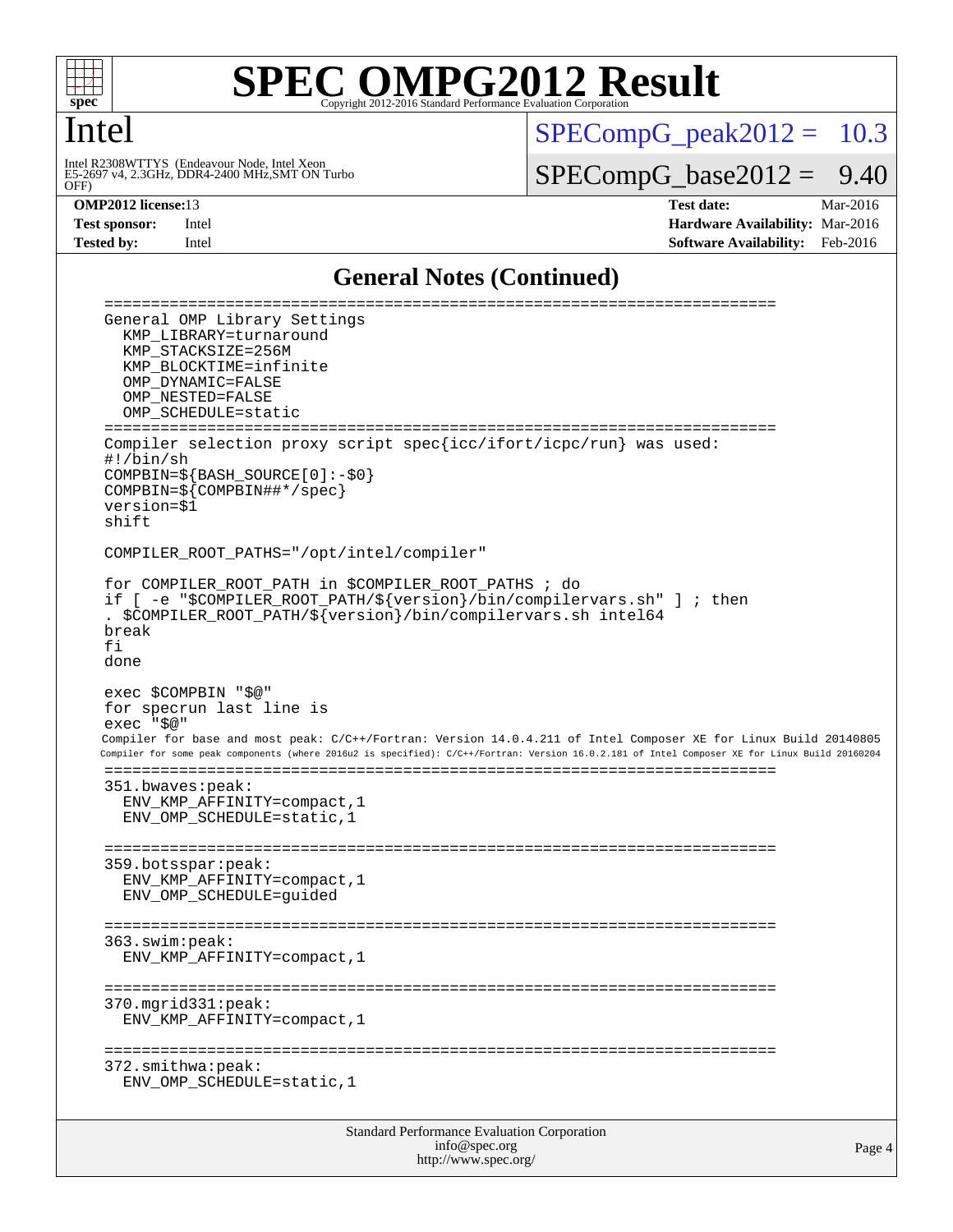

#### Intel

OFF) Intel R2308WTTYS (Endeavour Node, Intel Xeon<br>E5-2697 v4, 2.3GHz, DDR4-2400 MHz,SMT ON Turbo

 $SPECompG_peak2012 = 10.3$  $SPECompG_peak2012 = 10.3$ 

 $SPECompG_base2012 = 9.40$  $SPECompG_base2012 = 9.40$ 

**[OMP2012 license:](http://www.spec.org/auto/omp2012/Docs/result-fields.html#OMP2012license)**13 **[Test date:](http://www.spec.org/auto/omp2012/Docs/result-fields.html#Testdate)** Mar-2016 **[Test sponsor:](http://www.spec.org/auto/omp2012/Docs/result-fields.html#Testsponsor)** Intel **[Hardware Availability:](http://www.spec.org/auto/omp2012/Docs/result-fields.html#HardwareAvailability)** Mar-2016 **[Tested by:](http://www.spec.org/auto/omp2012/Docs/result-fields.html#Testedby)** Intel **[Software Availability:](http://www.spec.org/auto/omp2012/Docs/result-fields.html#SoftwareAvailability)** Feb-2016

### **[Base Compiler Invocation](http://www.spec.org/auto/omp2012/Docs/result-fields.html#BaseCompilerInvocation)**

[C benchmarks](http://www.spec.org/auto/omp2012/Docs/result-fields.html#Cbenchmarks): [specicc 2013\\_sp1.4.211](http://www.spec.org/omp2012/results/res2016q1/omp2012-20160316-00069.flags.html#user_CCbase_spec_intel_icc_d9c10bd2d118b07b7b97b2b723d66f9f)

[C++ benchmarks:](http://www.spec.org/auto/omp2012/Docs/result-fields.html#CXXbenchmarks) [specicpc 2013\\_sp1.4.211](http://www.spec.org/omp2012/results/res2016q1/omp2012-20160316-00069.flags.html#user_CXXbase_spec_intel_icpc_88c032a0e5d2dc8ec4fb942f2db7966d)

[Fortran benchmarks](http://www.spec.org/auto/omp2012/Docs/result-fields.html#Fortranbenchmarks): [specifort 2013\\_sp1.4.211](http://www.spec.org/omp2012/results/res2016q1/omp2012-20160316-00069.flags.html#user_FCbase_spec_intel_ifort_fc2315502c764666d111917aceb48fea)

**[Base Portability Flags](http://www.spec.org/auto/omp2012/Docs/result-fields.html#BasePortabilityFlags)**

 350.md: [-FR](http://www.spec.org/omp2012/results/res2016q1/omp2012-20160316-00069.flags.html#user_baseFPORTABILITY350_md_f-FR) 357.bt331: [-mcmodel=medium](http://www.spec.org/omp2012/results/res2016q1/omp2012-20160316-00069.flags.html#user_basePORTABILITY357_bt331_f-mcmodel_3a41622424bdd074c4f0f2d2f224c7e5) 363.swim: [-mcmodel=medium](http://www.spec.org/omp2012/results/res2016q1/omp2012-20160316-00069.flags.html#user_basePORTABILITY363_swim_f-mcmodel_3a41622424bdd074c4f0f2d2f224c7e5) 367.imagick: [-std=c99](http://www.spec.org/omp2012/results/res2016q1/omp2012-20160316-00069.flags.html#user_baseCPORTABILITY367_imagick_f-std_2ec6533b6e06f1c4a6c9b78d9e9cde24)

**[Base Optimization Flags](http://www.spec.org/auto/omp2012/Docs/result-fields.html#BaseOptimizationFlags)**

[C benchmarks](http://www.spec.org/auto/omp2012/Docs/result-fields.html#Cbenchmarks): [-O3](http://www.spec.org/omp2012/results/res2016q1/omp2012-20160316-00069.flags.html#user_CCbase_f-O3) [-openmp](http://www.spec.org/omp2012/results/res2016q1/omp2012-20160316-00069.flags.html#user_CCbase_f-openmp) [-ipo](http://www.spec.org/omp2012/results/res2016q1/omp2012-20160316-00069.flags.html#user_CCbase_f-ipo_84062ab53814f613187d02344b8f49a7) [-xCORE-AVX2](http://www.spec.org/omp2012/results/res2016q1/omp2012-20160316-00069.flags.html#user_CCbase_f-xCORE-AVX2) [-ansi-alias](http://www.spec.org/omp2012/results/res2016q1/omp2012-20160316-00069.flags.html#user_CCbase_f-ansi-alias) [C++ benchmarks:](http://www.spec.org/auto/omp2012/Docs/result-fields.html#CXXbenchmarks) [-O3](http://www.spec.org/omp2012/results/res2016q1/omp2012-20160316-00069.flags.html#user_CXXbase_f-O3) [-openmp](http://www.spec.org/omp2012/results/res2016q1/omp2012-20160316-00069.flags.html#user_CXXbase_f-openmp) [-ipo](http://www.spec.org/omp2012/results/res2016q1/omp2012-20160316-00069.flags.html#user_CXXbase_f-ipo_84062ab53814f613187d02344b8f49a7) [-xCORE-AVX2](http://www.spec.org/omp2012/results/res2016q1/omp2012-20160316-00069.flags.html#user_CXXbase_f-xCORE-AVX2) [-ansi-alias](http://www.spec.org/omp2012/results/res2016q1/omp2012-20160316-00069.flags.html#user_CXXbase_f-ansi-alias) [Fortran benchmarks](http://www.spec.org/auto/omp2012/Docs/result-fields.html#Fortranbenchmarks): [-O3](http://www.spec.org/omp2012/results/res2016q1/omp2012-20160316-00069.flags.html#user_FCbase_f-O3) [-openmp](http://www.spec.org/omp2012/results/res2016q1/omp2012-20160316-00069.flags.html#user_FCbase_f-openmp) [-ipo](http://www.spec.org/omp2012/results/res2016q1/omp2012-20160316-00069.flags.html#user_FCbase_f-ipo_84062ab53814f613187d02344b8f49a7) [-xCORE-AVX2](http://www.spec.org/omp2012/results/res2016q1/omp2012-20160316-00069.flags.html#user_FCbase_f-xCORE-AVX2) [-align array64byte](http://www.spec.org/omp2012/results/res2016q1/omp2012-20160316-00069.flags.html#user_FCbase_f-align_c9377f996e966d652baaf753401d4725)

#### **[Peak Compiler Invocation](http://www.spec.org/auto/omp2012/Docs/result-fields.html#PeakCompilerInvocation)**

[C benchmarks \(except as noted below\)](http://www.spec.org/auto/omp2012/Docs/result-fields.html#Cbenchmarksexceptasnotedbelow): [specicc 2016u2](http://www.spec.org/omp2012/results/res2016q1/omp2012-20160316-00069.flags.html#user_CCpeak_spec_intel_icc_5c7029f0eb8827b339e12b7e44a2a07d)

359.botsspar: [specicc 2013\\_sp1.4.211](http://www.spec.org/omp2012/results/res2016q1/omp2012-20160316-00069.flags.html#user_peakCCLD359_botsspar_spec_intel_icc_d9c10bd2d118b07b7b97b2b723d66f9f)

372.smithwa: [specicc 2013\\_sp1.4.211](http://www.spec.org/omp2012/results/res2016q1/omp2012-20160316-00069.flags.html#user_peakCCLD372_smithwa_spec_intel_icc_d9c10bd2d118b07b7b97b2b723d66f9f)

[C++ benchmarks:](http://www.spec.org/auto/omp2012/Docs/result-fields.html#CXXbenchmarks) [specicpc 2013\\_sp1.4.211](http://www.spec.org/omp2012/results/res2016q1/omp2012-20160316-00069.flags.html#user_CXXpeak_spec_intel_icpc_88c032a0e5d2dc8ec4fb942f2db7966d)

[Fortran benchmarks \(except as noted below\)](http://www.spec.org/auto/omp2012/Docs/result-fields.html#Fortranbenchmarksexceptasnotedbelow): [specifort 2013\\_sp1.4.211](http://www.spec.org/omp2012/results/res2016q1/omp2012-20160316-00069.flags.html#user_FCpeak_spec_intel_ifort_fc2315502c764666d111917aceb48fea)

350.md: [specifort 2016u2](http://www.spec.org/omp2012/results/res2016q1/omp2012-20160316-00069.flags.html#user_peakFCLD350_md_spec_intel_ifort_edf6397889f3446c49d2d06c82a770ae)

Continued on next page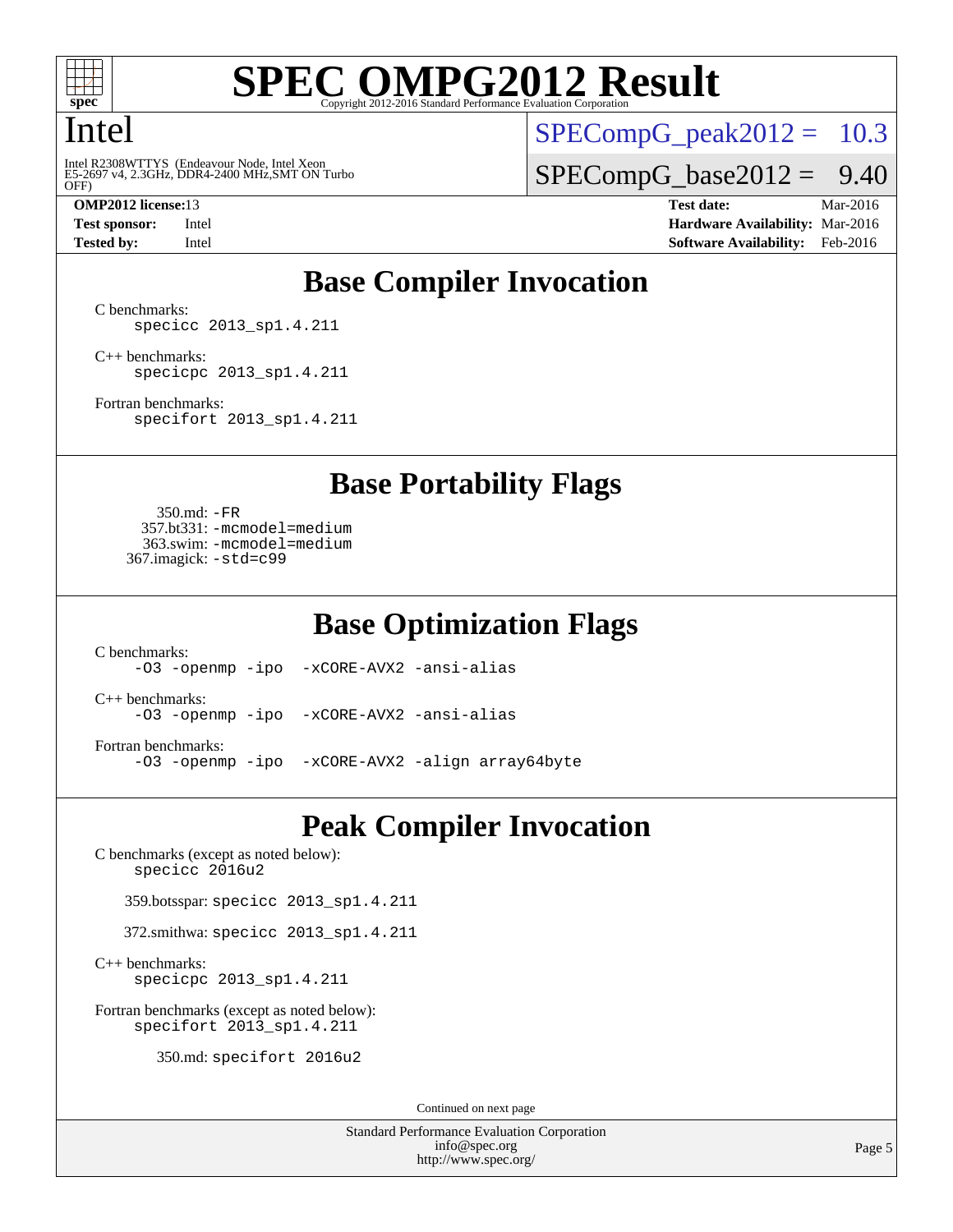

#### Intel

OFF) Intel R2308WTTYS (Endeavour Node, Intel Xeon<br>E5-2697 v4, 2.3GHz, DDR4-2400 MHz,SMT ON Turbo  $SPECompG<sub>p</sub>eak2012 = 10.3$ 

 $SPECompG_base2012 = 9.40$  $SPECompG_base2012 = 9.40$ 

**[OMP2012 license:](http://www.spec.org/auto/omp2012/Docs/result-fields.html#OMP2012license)**13 **[Test date:](http://www.spec.org/auto/omp2012/Docs/result-fields.html#Testdate)** Mar-2016 **[Test sponsor:](http://www.spec.org/auto/omp2012/Docs/result-fields.html#Testsponsor)** Intel **[Hardware Availability:](http://www.spec.org/auto/omp2012/Docs/result-fields.html#HardwareAvailability)** Mar-2016 **[Tested by:](http://www.spec.org/auto/omp2012/Docs/result-fields.html#Testedby)** Intel **[Software Availability:](http://www.spec.org/auto/omp2012/Docs/result-fields.html#SoftwareAvailability)** Feb-2016

## **[Peak Compiler Invocation \(Continued\)](http://www.spec.org/auto/omp2012/Docs/result-fields.html#PeakCompilerInvocation)**

371.applu331: [specifort 2016u2](http://www.spec.org/omp2012/results/res2016q1/omp2012-20160316-00069.flags.html#user_peakFCLD371_applu331_spec_intel_ifort_edf6397889f3446c49d2d06c82a770ae)

### **[Peak Portability Flags](http://www.spec.org/auto/omp2012/Docs/result-fields.html#PeakPortabilityFlags)**

```
 350.md: -FR
 357.bt331: -mcmodel=medium
  363.swim: -mcmodel=medium
367.imagick: -std=c99
```
### **[Peak Optimization Flags](http://www.spec.org/auto/omp2012/Docs/result-fields.html#PeakOptimizationFlags)**

```
C benchmarks:
```
 352.nab: [-O3](http://www.spec.org/omp2012/results/res2016q1/omp2012-20160316-00069.flags.html#user_peakOPTIMIZE352_nab_f-O3) [-qopenmp](http://www.spec.org/omp2012/results/res2016q1/omp2012-20160316-00069.flags.html#user_peakOPTIMIZE352_nab_f-qopenmp) [-ipo](http://www.spec.org/omp2012/results/res2016q1/omp2012-20160316-00069.flags.html#user_peakOPTIMIZE352_nab_f-ipo_84062ab53814f613187d02344b8f49a7) [-xCORE-AVX2](http://www.spec.org/omp2012/results/res2016q1/omp2012-20160316-00069.flags.html#user_peakOPTIMIZE352_nab_f-xCORE-AVX2) [-fno-alias](http://www.spec.org/omp2012/results/res2016q1/omp2012-20160316-00069.flags.html#user_peakOPTIMIZE352_nab_f-no-alias_694e77f6c5a51e658e82ccff53a9e63a) [-opt-malloc-options=1](http://www.spec.org/omp2012/results/res2016q1/omp2012-20160316-00069.flags.html#user_peakOPTIMIZE352_nab_f-opt-malloc-options_d882ffc6ff87e51efe45f9a5190004b0) [-opt-calloc](http://www.spec.org/omp2012/results/res2016q1/omp2012-20160316-00069.flags.html#user_peakOPTIMIZE352_nab_f-opt-calloc) [-fp-model fast=2](http://www.spec.org/omp2012/results/res2016q1/omp2012-20160316-00069.flags.html#user_peakOPTIMIZE352_nab_f-fp-model_a7fb8ccb7275e23f0079632c153cfcab) [-no-prec-div](http://www.spec.org/omp2012/results/res2016q1/omp2012-20160316-00069.flags.html#user_peakOPTIMIZE352_nab_f-no-prec-div) [-no-prec-sqrt](http://www.spec.org/omp2012/results/res2016q1/omp2012-20160316-00069.flags.html#user_peakOPTIMIZE352_nab_f-no-prec-sqrt) [-ansi-alias](http://www.spec.org/omp2012/results/res2016q1/omp2012-20160316-00069.flags.html#user_peakCOPTIMIZE352_nab_f-ansi-alias) 358.botsalgn: [-O3](http://www.spec.org/omp2012/results/res2016q1/omp2012-20160316-00069.flags.html#user_peakOPTIMIZE358_botsalgn_f-O3) [-qopenmp](http://www.spec.org/omp2012/results/res2016q1/omp2012-20160316-00069.flags.html#user_peakOPTIMIZE358_botsalgn_f-qopenmp) [-ipo](http://www.spec.org/omp2012/results/res2016q1/omp2012-20160316-00069.flags.html#user_peakOPTIMIZE358_botsalgn_f-ipo_84062ab53814f613187d02344b8f49a7) [-xCORE-AVX2](http://www.spec.org/omp2012/results/res2016q1/omp2012-20160316-00069.flags.html#user_peakOPTIMIZE358_botsalgn_f-xCORE-AVX2) [-fno-alias](http://www.spec.org/omp2012/results/res2016q1/omp2012-20160316-00069.flags.html#user_peakOPTIMIZE358_botsalgn_f-no-alias_694e77f6c5a51e658e82ccff53a9e63a) [-ansi-alias](http://www.spec.org/omp2012/results/res2016q1/omp2012-20160316-00069.flags.html#user_peakCOPTIMIZE358_botsalgn_f-ansi-alias) 359.botsspar: [-O3](http://www.spec.org/omp2012/results/res2016q1/omp2012-20160316-00069.flags.html#user_peakOPTIMIZE359_botsspar_f-O3) [-openmp](http://www.spec.org/omp2012/results/res2016q1/omp2012-20160316-00069.flags.html#user_peakOPTIMIZE359_botsspar_f-openmp) [-ipo](http://www.spec.org/omp2012/results/res2016q1/omp2012-20160316-00069.flags.html#user_peakOPTIMIZE359_botsspar_f-ipo_84062ab53814f613187d02344b8f49a7) [-xCORE-AVX2](http://www.spec.org/omp2012/results/res2016q1/omp2012-20160316-00069.flags.html#user_peakOPTIMIZE359_botsspar_f-xCORE-AVX2) [-fno-alias](http://www.spec.org/omp2012/results/res2016q1/omp2012-20160316-00069.flags.html#user_peakOPTIMIZE359_botsspar_f-no-alias_694e77f6c5a51e658e82ccff53a9e63a) [-ansi-alias](http://www.spec.org/omp2012/results/res2016q1/omp2012-20160316-00069.flags.html#user_peakCOPTIMIZE359_botsspar_f-ansi-alias) 367.imagick: [-O3](http://www.spec.org/omp2012/results/res2016q1/omp2012-20160316-00069.flags.html#user_peakOPTIMIZE367_imagick_f-O3) [-qopenmp](http://www.spec.org/omp2012/results/res2016q1/omp2012-20160316-00069.flags.html#user_peakOPTIMIZE367_imagick_f-qopenmp) [-ipo](http://www.spec.org/omp2012/results/res2016q1/omp2012-20160316-00069.flags.html#user_peakOPTIMIZE367_imagick_f-ipo_84062ab53814f613187d02344b8f49a7) [-xCORE-AVX2](http://www.spec.org/omp2012/results/res2016q1/omp2012-20160316-00069.flags.html#user_peakOPTIMIZE367_imagick_f-xCORE-AVX2) [-ansi-alias](http://www.spec.org/omp2012/results/res2016q1/omp2012-20160316-00069.flags.html#user_peakCOPTIMIZE367_imagick_f-ansi-alias) 372.smithwa: [-O3](http://www.spec.org/omp2012/results/res2016q1/omp2012-20160316-00069.flags.html#user_peakOPTIMIZE372_smithwa_f-O3) [-openmp](http://www.spec.org/omp2012/results/res2016q1/omp2012-20160316-00069.flags.html#user_peakOPTIMIZE372_smithwa_f-openmp) [-ipo](http://www.spec.org/omp2012/results/res2016q1/omp2012-20160316-00069.flags.html#user_peakOPTIMIZE372_smithwa_f-ipo_84062ab53814f613187d02344b8f49a7) [-xCORE-AVX2](http://www.spec.org/omp2012/results/res2016q1/omp2012-20160316-00069.flags.html#user_peakOPTIMIZE372_smithwa_f-xCORE-AVX2) [-fno-alias](http://www.spec.org/omp2012/results/res2016q1/omp2012-20160316-00069.flags.html#user_peakOPTIMIZE372_smithwa_f-no-alias_694e77f6c5a51e658e82ccff53a9e63a) [-opt-streaming-stores always](http://www.spec.org/omp2012/results/res2016q1/omp2012-20160316-00069.flags.html#user_peakOPTIMIZE372_smithwa_f-opt-streaming-stores-always_66f55dbc532842151ebc4c82f4f5b019) [-opt-malloc-options=1](http://www.spec.org/omp2012/results/res2016q1/omp2012-20160316-00069.flags.html#user_peakOPTIMIZE372_smithwa_f-opt-malloc-options_d882ffc6ff87e51efe45f9a5190004b0) [-ansi-alias](http://www.spec.org/omp2012/results/res2016q1/omp2012-20160316-00069.flags.html#user_peakCOPTIMIZE372_smithwa_f-ansi-alias) [C++ benchmarks:](http://www.spec.org/auto/omp2012/Docs/result-fields.html#CXXbenchmarks) [-O3](http://www.spec.org/omp2012/results/res2016q1/omp2012-20160316-00069.flags.html#user_CXXpeak_f-O3) [-openmp](http://www.spec.org/omp2012/results/res2016q1/omp2012-20160316-00069.flags.html#user_CXXpeak_f-openmp) [-ipo](http://www.spec.org/omp2012/results/res2016q1/omp2012-20160316-00069.flags.html#user_CXXpeak_f-ipo_84062ab53814f613187d02344b8f49a7) [-xCORE-AVX2](http://www.spec.org/omp2012/results/res2016q1/omp2012-20160316-00069.flags.html#user_CXXpeak_f-xCORE-AVX2) [-fno-alias](http://www.spec.org/omp2012/results/res2016q1/omp2012-20160316-00069.flags.html#user_CXXpeak_f-no-alias_694e77f6c5a51e658e82ccff53a9e63a) [-ansi-alias](http://www.spec.org/omp2012/results/res2016q1/omp2012-20160316-00069.flags.html#user_CXXpeak_f-ansi-alias) [Fortran benchmarks](http://www.spec.org/auto/omp2012/Docs/result-fields.html#Fortranbenchmarks): 350.md: [-O3](http://www.spec.org/omp2012/results/res2016q1/omp2012-20160316-00069.flags.html#user_peakOPTIMIZE350_md_f-O3) [-qopenmp](http://www.spec.org/omp2012/results/res2016q1/omp2012-20160316-00069.flags.html#user_peakOPTIMIZE350_md_f-qopenmp) [-ipo](http://www.spec.org/omp2012/results/res2016q1/omp2012-20160316-00069.flags.html#user_peakOPTIMIZE350_md_f-ipo_84062ab53814f613187d02344b8f49a7) [-xCORE-AVX2](http://www.spec.org/omp2012/results/res2016q1/omp2012-20160316-00069.flags.html#user_peakOPTIMIZE350_md_f-xCORE-AVX2) [-fno-alias](http://www.spec.org/omp2012/results/res2016q1/omp2012-20160316-00069.flags.html#user_peakOPTIMIZE350_md_f-no-alias_694e77f6c5a51e658e82ccff53a9e63a) [-opt-malloc-options=1](http://www.spec.org/omp2012/results/res2016q1/omp2012-20160316-00069.flags.html#user_peakOPTIMIZE350_md_f-opt-malloc-options_d882ffc6ff87e51efe45f9a5190004b0) [-fp-model fast=2](http://www.spec.org/omp2012/results/res2016q1/omp2012-20160316-00069.flags.html#user_peakFOPTIMIZE350_md_f-fp-model_a7fb8ccb7275e23f0079632c153cfcab) [-no-prec-div](http://www.spec.org/omp2012/results/res2016q1/omp2012-20160316-00069.flags.html#user_peakFOPTIMIZE350_md_f-no-prec-div) [-no-prec-sqrt](http://www.spec.org/omp2012/results/res2016q1/omp2012-20160316-00069.flags.html#user_peakFOPTIMIZE350_md_f-no-prec-sqrt) [-align array64byte](http://www.spec.org/omp2012/results/res2016q1/omp2012-20160316-00069.flags.html#user_peakFOPTIMIZE350_md_f-align_c9377f996e966d652baaf753401d4725) 351.bwaves: [-O3](http://www.spec.org/omp2012/results/res2016q1/omp2012-20160316-00069.flags.html#user_peakOPTIMIZE351_bwaves_f-O3) [-openmp](http://www.spec.org/omp2012/results/res2016q1/omp2012-20160316-00069.flags.html#user_peakOPTIMIZE351_bwaves_f-openmp) [-ipo](http://www.spec.org/omp2012/results/res2016q1/omp2012-20160316-00069.flags.html#user_peakOPTIMIZE351_bwaves_f-ipo_84062ab53814f613187d02344b8f49a7) [-xCORE-AVX2](http://www.spec.org/omp2012/results/res2016q1/omp2012-20160316-00069.flags.html#user_peakOPTIMIZE351_bwaves_f-xCORE-AVX2) [-fno-alias](http://www.spec.org/omp2012/results/res2016q1/omp2012-20160316-00069.flags.html#user_peakOPTIMIZE351_bwaves_f-no-alias_694e77f6c5a51e658e82ccff53a9e63a) [-fp-model fast=2](http://www.spec.org/omp2012/results/res2016q1/omp2012-20160316-00069.flags.html#user_peakFOPTIMIZE351_bwaves_f-fp-model_a7fb8ccb7275e23f0079632c153cfcab) [-no-prec-div](http://www.spec.org/omp2012/results/res2016q1/omp2012-20160316-00069.flags.html#user_peakFOPTIMIZE351_bwaves_f-no-prec-div) [-no-prec-sqrt](http://www.spec.org/omp2012/results/res2016q1/omp2012-20160316-00069.flags.html#user_peakFOPTIMIZE351_bwaves_f-no-prec-sqrt) [-align array64byte](http://www.spec.org/omp2012/results/res2016q1/omp2012-20160316-00069.flags.html#user_peakFOPTIMIZE351_bwaves_f-align_c9377f996e966d652baaf753401d4725) 357.bt331: Same as 351.bwaves 360.ilbdc: [-O3](http://www.spec.org/omp2012/results/res2016q1/omp2012-20160316-00069.flags.html#user_peakOPTIMIZE360_ilbdc_f-O3) [-openmp](http://www.spec.org/omp2012/results/res2016q1/omp2012-20160316-00069.flags.html#user_peakOPTIMIZE360_ilbdc_f-openmp) [-ipo](http://www.spec.org/omp2012/results/res2016q1/omp2012-20160316-00069.flags.html#user_peakOPTIMIZE360_ilbdc_f-ipo_84062ab53814f613187d02344b8f49a7) [-xCORE-AVX2](http://www.spec.org/omp2012/results/res2016q1/omp2012-20160316-00069.flags.html#user_peakOPTIMIZE360_ilbdc_f-xCORE-AVX2) [-fno-alias](http://www.spec.org/omp2012/results/res2016q1/omp2012-20160316-00069.flags.html#user_peakOPTIMIZE360_ilbdc_f-no-alias_694e77f6c5a51e658e82ccff53a9e63a) [-align array64byte](http://www.spec.org/omp2012/results/res2016q1/omp2012-20160316-00069.flags.html#user_peakFOPTIMIZE360_ilbdc_f-align_c9377f996e966d652baaf753401d4725) 362.fma3d: Same as 360.ilbdc Continued on next page